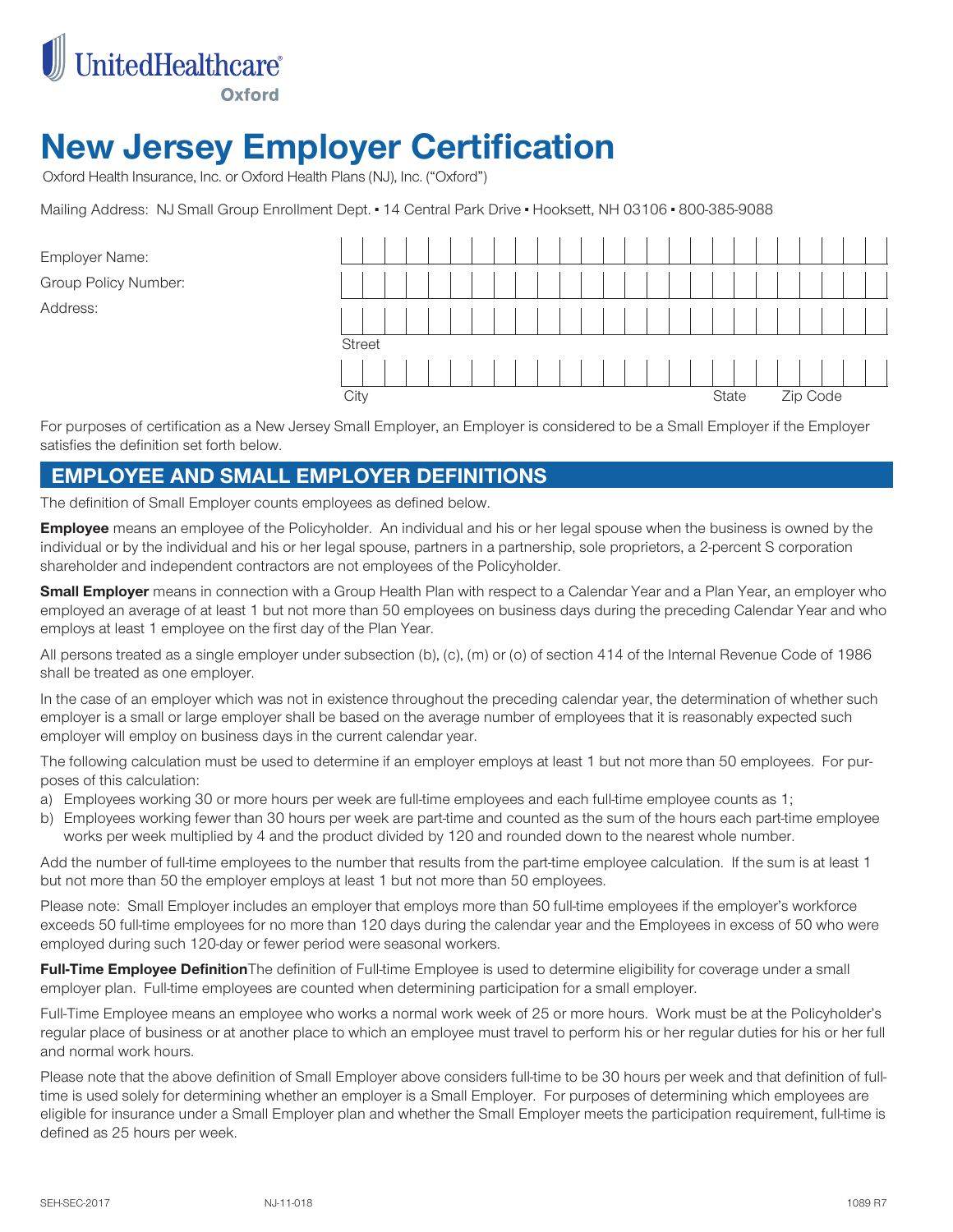## **EMPLOYEE AND SMALL EMPLOYER DEFINITIONS (CONTINUED)**

Please indicate below the number of employees by work location/State. Refer to the definition of "employee" on page 1. All employees must be included, regardless of whether or not they currently have medical coverage and through whom that coverage is provided.

|                               | Number of Employees or Former Employees |           |  |                              |       |  |  |  |  |
|-------------------------------|-----------------------------------------|-----------|--|------------------------------|-------|--|--|--|--|
| Work Location (list by State) | Full-Time                               | Part-Time |  | COBRA or State<br>Continuees | Other |  |  |  |  |
|                               |                                         |           |  |                              |       |  |  |  |  |
|                               |                                         |           |  |                              |       |  |  |  |  |
|                               |                                         |           |  |                              |       |  |  |  |  |
|                               |                                         |           |  |                              |       |  |  |  |  |
|                               |                                         |           |  |                              |       |  |  |  |  |

| The following information will be used to calculate the <b>participation rate</b> . Refer to the definition of "full-time employee" on page 1<br>that counts employees working 25 or more hours per week.                                                                  |                    |  |  |  |  |  |  |  |  |
|----------------------------------------------------------------------------------------------------------------------------------------------------------------------------------------------------------------------------------------------------------------------------|--------------------|--|--|--|--|--|--|--|--|
| Total # Full time employees                                                                                                                                                                                                                                                |                    |  |  |  |  |  |  |  |  |
| Total # Full-time employees applying/enrolling for health benefits coverage                                                                                                                                                                                                |                    |  |  |  |  |  |  |  |  |
| Total # Full-time employees waiving health benefits coverage under the policy with<br>coverage under their spouse's or parent's group coverage, Medicare, Medicaid, or<br>NJ FamilyCare or Tricare or any other group Health Benefits Plan through a<br>different employer |                    |  |  |  |  |  |  |  |  |
| Total # Full-time employees waiving health benefits coverage under the policy<br>with coverage under a Health Benefits Plan issued by another carrier and offered<br>by the small employer:                                                                                |                    |  |  |  |  |  |  |  |  |
| Please separately list the name(s) of the other carrier(s) and the number<br>of employees covered under each:                                                                                                                                                              |                    |  |  |  |  |  |  |  |  |
|                                                                                                                                                                                                                                                                            |                    |  |  |  |  |  |  |  |  |
| Total # Full-time employees waiving health benefits coverage under the policy without<br>coverage under a spouse's or parent's group coverage; Medicare, Medicaid, or<br>NJ FamilyCare or Tricare or any other Health Benefits Plan                                        |                    |  |  |  |  |  |  |  |  |
| Total # Employees in an ineligible class or classes                                                                                                                                                                                                                        |                    |  |  |  |  |  |  |  |  |
| The following information will be used to determine how certain federal laws apply to the Small Employer.                                                                                                                                                                  |                    |  |  |  |  |  |  |  |  |
| Is your firm subject to Working Aged Provisions of federal law (TEFRA/DEFRA)?<br>(You may be subject to the law if you employed 20 or more employees for 20 weeks in the current or prior calendar year)                                                                   | □ Yes<br>$\Box$ No |  |  |  |  |  |  |  |  |
| Is your firm subject to the requirements of the federal COBRA law?<br>$\Box$ Yes<br>(You may be subject to the law if you employed 20 or more employees during 50% or more of the working days during the previous<br>calendar year.)                                      | $\Box$ No          |  |  |  |  |  |  |  |  |
| What is the average number of employees you employed during the entire previous calendar year regardless of whether they were<br>eligible or enrolled for group coverage?                                                                                                  |                    |  |  |  |  |  |  |  |  |
| (When answering this question, please count any employee for whom your company issues a W-2 and include full-time, part-<br>time and seasonal workers.)                                                                                                                    |                    |  |  |  |  |  |  |  |  |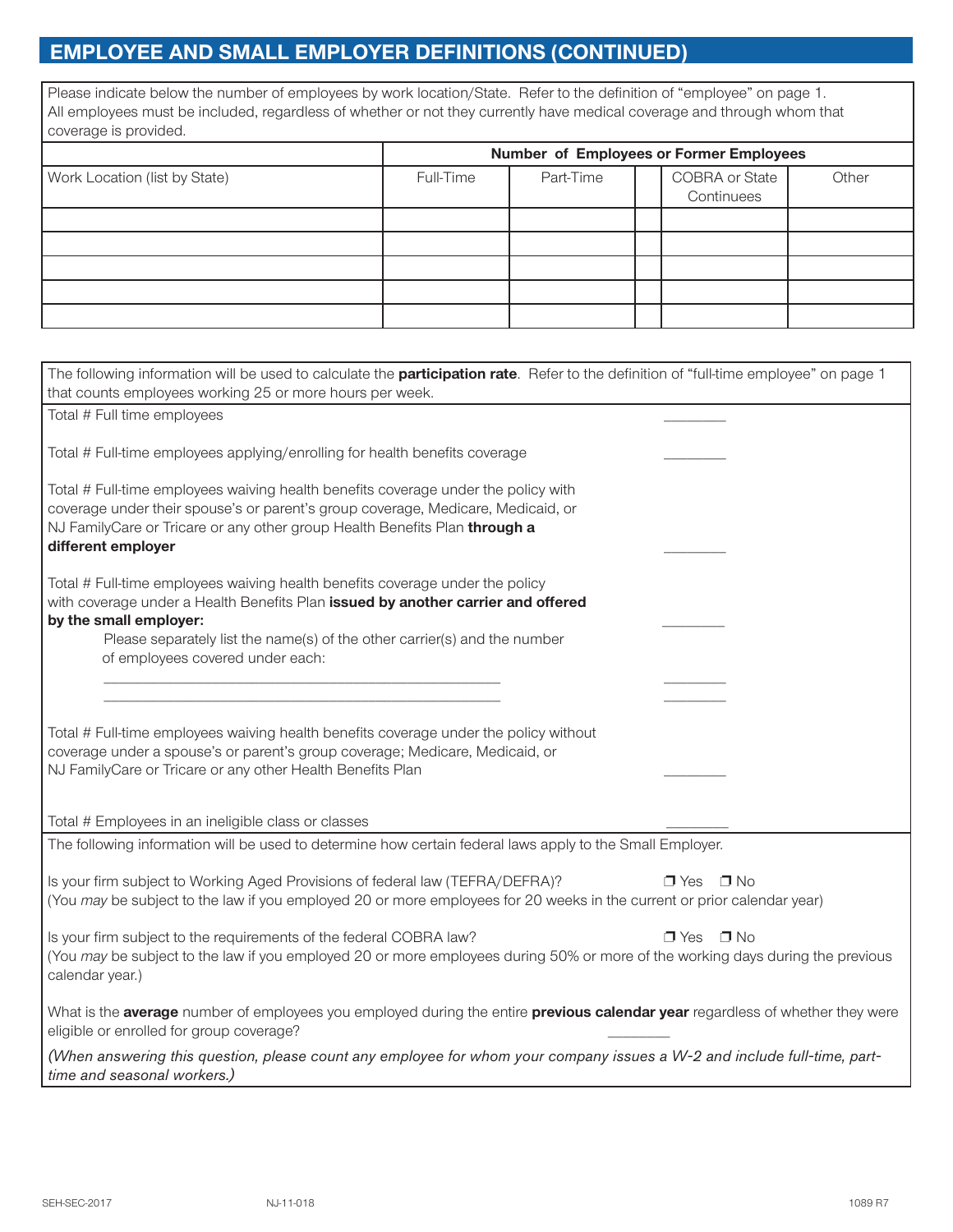#### **CERTIFICATION AS A SMALL EMPLOYER IN THE STATE OF NEW JERSEY**

For a Group Health Benefits Plan

Please sign and date appropriate section indicating whether or not you meet the definition of a small employer.

| certify that I qualify as a Small Employer in the State of New Jersey<br>⊓                                                                                                                                                                                                                                                                                              |       |  |  |  |  |  |  |  |  |  |  |
|-------------------------------------------------------------------------------------------------------------------------------------------------------------------------------------------------------------------------------------------------------------------------------------------------------------------------------------------------------------------------|-------|--|--|--|--|--|--|--|--|--|--|
| <b>AND</b>                                                                                                                                                                                                                                                                                                                                                              |       |  |  |  |  |  |  |  |  |  |  |
| certify that the information provided to Oxford is true and complete. I understand that if the above information is not complete<br>$\Box$<br>or is not provided to Oxford in a timely manner, then health benefits coverage does not have to be offered or continued. I further<br>understand that incomplete or untrue information may void health benefits coverage. |       |  |  |  |  |  |  |  |  |  |  |
| Signature of Officer, Partner or Owner                                                                                                                                                                                                                                                                                                                                  | Title |  |  |  |  |  |  |  |  |  |  |
| Print Name of Officer, Partner or Proprietor                                                                                                                                                                                                                                                                                                                            | Date  |  |  |  |  |  |  |  |  |  |  |
| Signature of Witness                                                                                                                                                                                                                                                                                                                                                    | Date  |  |  |  |  |  |  |  |  |  |  |

| I certify that I am NOT a Small Employer in the State of New Jersey as defined above.<br>$\Box$ |       |
|-------------------------------------------------------------------------------------------------|-------|
| Signature of Officer, Partner or Owner                                                          | Title |
| Print Name of Officer, Partner or Proprietor                                                    | Date  |
| Signature of Witness                                                                            | Date  |

**Any person who includes any false or misleading information on an application or enrollment form or certification for a health benefits plan is subject to criminal and civil penalties.**

\_\_\_\_\_\_\_\_\_\_\_\_\_\_\_\_\_\_\_\_\_\_\_\_\_\_\_\_\_\_\_\_\_\_\_\_\_\_\_\_\_\_\_\_\_\_\_\_\_\_\_\_\_\_\_\_\_\_\_\_\_\_\_\_\_\_\_\_\_\_\_\_\_\_\_\_\_\_\_\_\_\_\_\_\_\_\_\_\_\_\_\_\_\_\_\_\_\_\_\_\_\_\_\_\_\_\_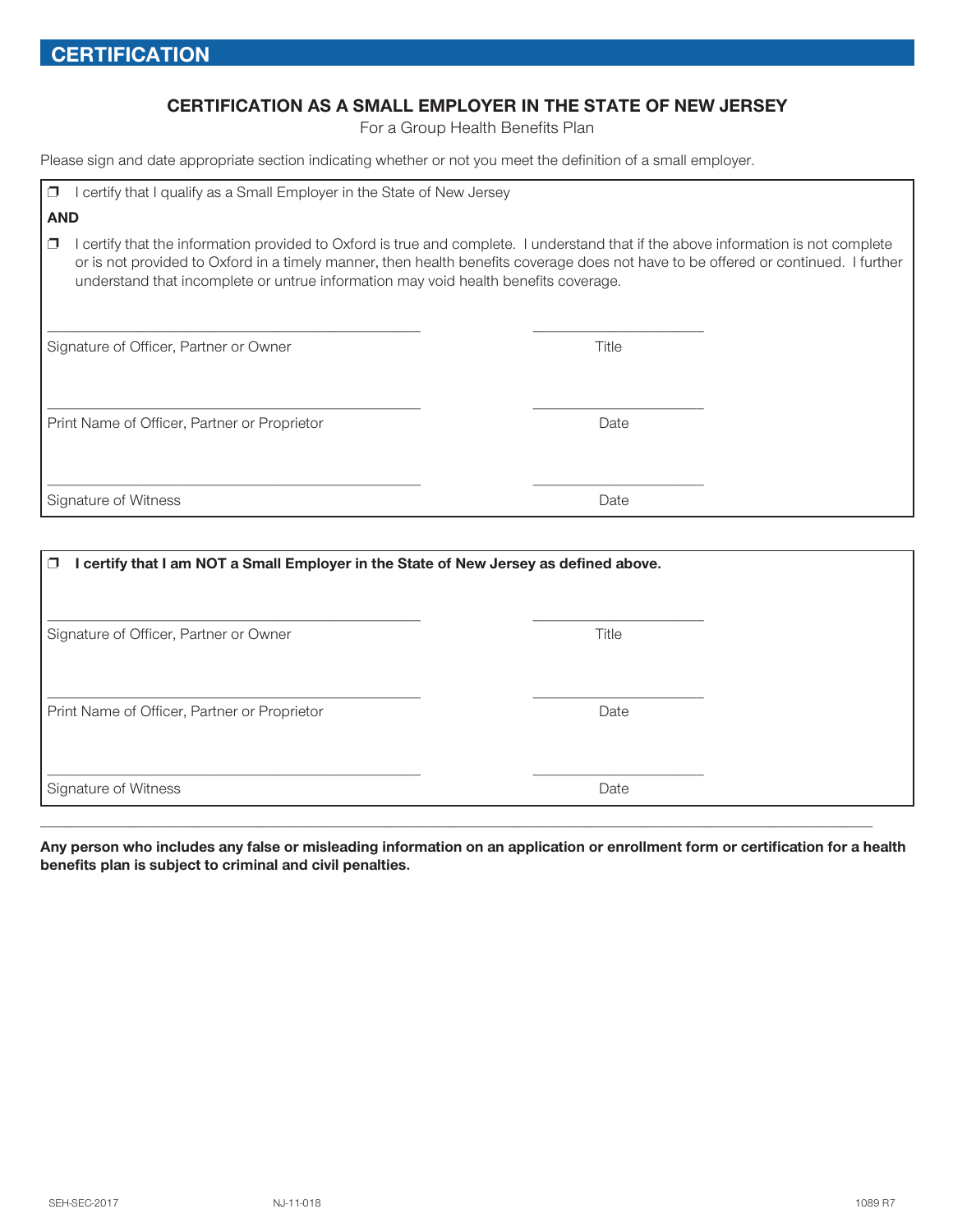### **CENSUS INFORMATION**

#### **Please include the following persons in the following list:**

- a. Employees, owners, partners, and officers who are actively working for the employer on a regular basis, and are paid by the employer on a regular basis, whether or not they are eligible to be covered under the policy.
- b. Employees, owners, partners, and officers who are not working, but who are currently covered under the employer's health benefits plan for reasons such as continuation of coverage or total disability.

#### **Please use the following letters to indicate status:**

- O: Owner, partner or officer
- F: Full-time employee who works 25 or more hours per week
- P: Part-time employee who works less than 25 hours per week
- T: Temporary employee
- S: Seasonal employee (employee works fewer than 120 days per year)
- D: Totally Disabled employee
- C: Continuee under state or federal law
- U: Employee participating in an employee welfare arrangement established pursuant to a collective bargaining agreement

| Name            | Job Title | Date of<br>Employment | <b>Hours</b><br>Worked<br>Per Week | <b>Status</b> | <b>Work</b><br>Location<br>(State) | Date of Birth |
|-----------------|-----------|-----------------------|------------------------------------|---------------|------------------------------------|---------------|
| $\overline{1}$  |           |                       |                                    |               |                                    |               |
| $\overline{2}$  |           |                       |                                    |               |                                    |               |
| $\overline{3}$  |           |                       |                                    |               |                                    |               |
| $\overline{4}$  |           |                       |                                    |               |                                    |               |
| $\overline{5}$  |           |                       |                                    |               |                                    |               |
| $\overline{6}$  |           |                       |                                    |               |                                    |               |
| $\overline{7}$  |           |                       |                                    |               |                                    |               |
| $\overline{8}$  |           |                       |                                    |               |                                    |               |
| $\hbox{9}$      |           |                       |                                    |               |                                    |               |
| $10$            |           |                       |                                    |               |                                    |               |
| 11              |           |                       |                                    |               |                                    |               |
| $12$            |           |                       |                                    |               |                                    |               |
| $13$            |           |                       |                                    |               |                                    |               |
| 14              |           |                       |                                    |               |                                    |               |
| 15              |           |                       |                                    |               |                                    |               |
| $16$            |           |                       |                                    |               |                                    |               |
| $17$            |           |                       |                                    |               |                                    |               |
| $18$            |           |                       |                                    |               |                                    |               |
| $19$            |           |                       |                                    |               |                                    |               |
| $\overline{20}$ |           |                       |                                    |               |                                    |               |
| 21              |           |                       |                                    |               |                                    |               |
| 22              |           |                       |                                    |               |                                    |               |
| 23              |           |                       |                                    |               |                                    |               |
| 24              |           |                       |                                    |               |                                    |               |

If additional space is needed, attach a separate sheet.